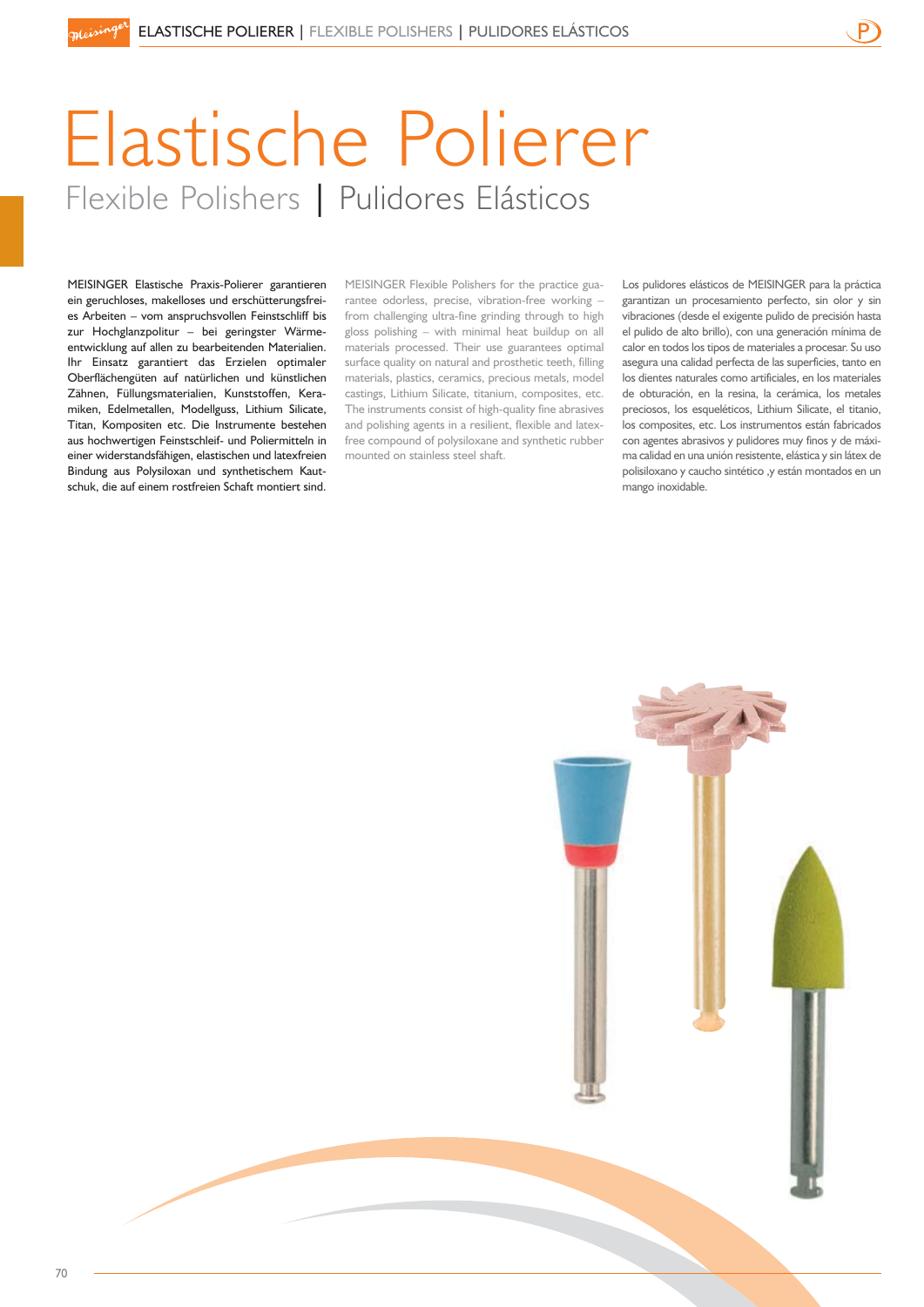| UNIVERSALPOLIERER<br>UNIVERSAL POLISHERS        |       |
|-------------------------------------------------|-------|
| PULIDORES UNIVERSALES                           | 74-76 |
|                                                 |       |
|                                                 |       |
|                                                 |       |
| 3-Stufen Systeme<br>3-Step Systems              |       |
| Sistema de 3 niveles                            | 74    |
|                                                 |       |
|                                                 |       |
| 3-Stufen Systeme                                |       |
| 3-Step Systems<br>Sistema de 3 niveles          |       |
|                                                 | 75    |
| ÷                                               |       |
| 1-Stufen Systeme                                |       |
| 1-Step Systems<br>Sistema de 1 nivel            | 76    |
|                                                 |       |
|                                                 |       |
| PROPHYLAXEPOLIERER<br>POLISHERS FOR PROPHYLAXIS |       |
| PULIDORES PROFILÁCTICOS                         | 77-78 |
|                                                 |       |
|                                                 |       |
| Prophy Twist Polisher                           | 77    |
|                                                 |       |
|                                                 |       |
|                                                 |       |
| Prophylaxe-Prophy-Cups                          | 77    |
|                                                 |       |
|                                                 |       |
| Prophy-Stripes                                  | 77    |
|                                                 |       |
|                                                 |       |
| Prophy-Clean                                    | 78    |
|                                                 |       |
|                                                 |       |
| Prophys                                         | 78    |
|                                                 |       |
| POLIERBÜRSTEN<br>POLISHING BRUSHES              |       |
| <b>CEPILLOS PULIDORES</b>                       | 79    |
|                                                 |       |
|                                                 |       |
|                                                 | 79    |
|                                                 |       |
|                                                 |       |
| SUPER FLEXIBLE DISCS                            | 79    |

79

| POLISHERS FOR PLASTIC FILLING MATERIALS<br>PULIDOR PARA MATERIALES DE OBTURACIÓN       | 79-82 |
|----------------------------------------------------------------------------------------|-------|
|                                                                                        |       |
|                                                                                        |       |
|                                                                                        |       |
| Einweg Diamant Komposit Polierer                                                       |       |
| Single-Use Diamond Composite Polishers<br>Pulidores de diamante composite de uso único | 79    |
|                                                                                        |       |
|                                                                                        |       |
|                                                                                        |       |
|                                                                                        |       |
| 3-Stufen Systeme<br>3-Step Systems                                                     |       |
| Sistema de 3 niveles                                                                   | 80    |
|                                                                                        |       |
|                                                                                        |       |
| 2-Stufen Systeme                                                                       |       |
| 2-Step Systems<br>Sistema de 2 niveles                                                 | 80-81 |
|                                                                                        |       |
|                                                                                        |       |
|                                                                                        |       |
|                                                                                        |       |
| 2-Stufen Systeme<br>2-Step Systems                                                     |       |
| Sistema de 2 niveles                                                                   | 81    |
|                                                                                        |       |
|                                                                                        |       |
|                                                                                        |       |
| 2-Stufen Systeme                                                                       |       |
| 2-Step Systems                                                                         |       |
| Sistema de 2 niveles                                                                   | 81    |
|                                                                                        |       |
|                                                                                        |       |
|                                                                                        |       |
|                                                                                        |       |
| Hybridpolierer                                                                         |       |
| Hybrid Polisher, Diamond Impregnated<br>Reusable Composite Polishers                   |       |
| Pulidor híbrido                                                                        | 82    |
|                                                                                        |       |
| SCHLEIFKÖRPER FÜR KERAMIKEN                                                            |       |
| ABRASIVES FOR CERAMICS<br>ABRASIVOS PARA CERÁMICAS                                     | 82-85 |
|                                                                                        |       |
| --                                                                                     |       |
|                                                                                        |       |
| 2-Stufen Systeme                                                                       |       |
| 2-Step Systems<br>Sistema de 2 niveles                                                 | 82    |
|                                                                                        |       |
|                                                                                        |       |
|                                                                                        |       |
|                                                                                        |       |
|                                                                                        |       |
| 4-Stufen Systeme                                                                       |       |
| 4-Step Systems<br>Sistema de 4 niveles                                                 | 83    |
|                                                                                        |       |

| 4-Stufen Systeme     |    |
|----------------------|----|
| 4-Step Systems       |    |
| Sistema de 4 niveles | 84 |
|                      |    |
| 2-Stufen Systeme     |    |
| 2-Step Systems       |    |
| Sistema de 2 niveles | 84 |
|                      |    |
|                      |    |
|                      |    |
|                      |    |
| 2-Stufen Systeme     |    |
| 2-Step Systems       |    |
| Sistema de 2 niveles | 85 |
|                      |    |
|                      |    |
|                      |    |
|                      |    |
|                      |    |
| 3-Stufen Systeme     |    |
| 3-Step Systems       |    |
| Sistema de 3 niveles | 85 |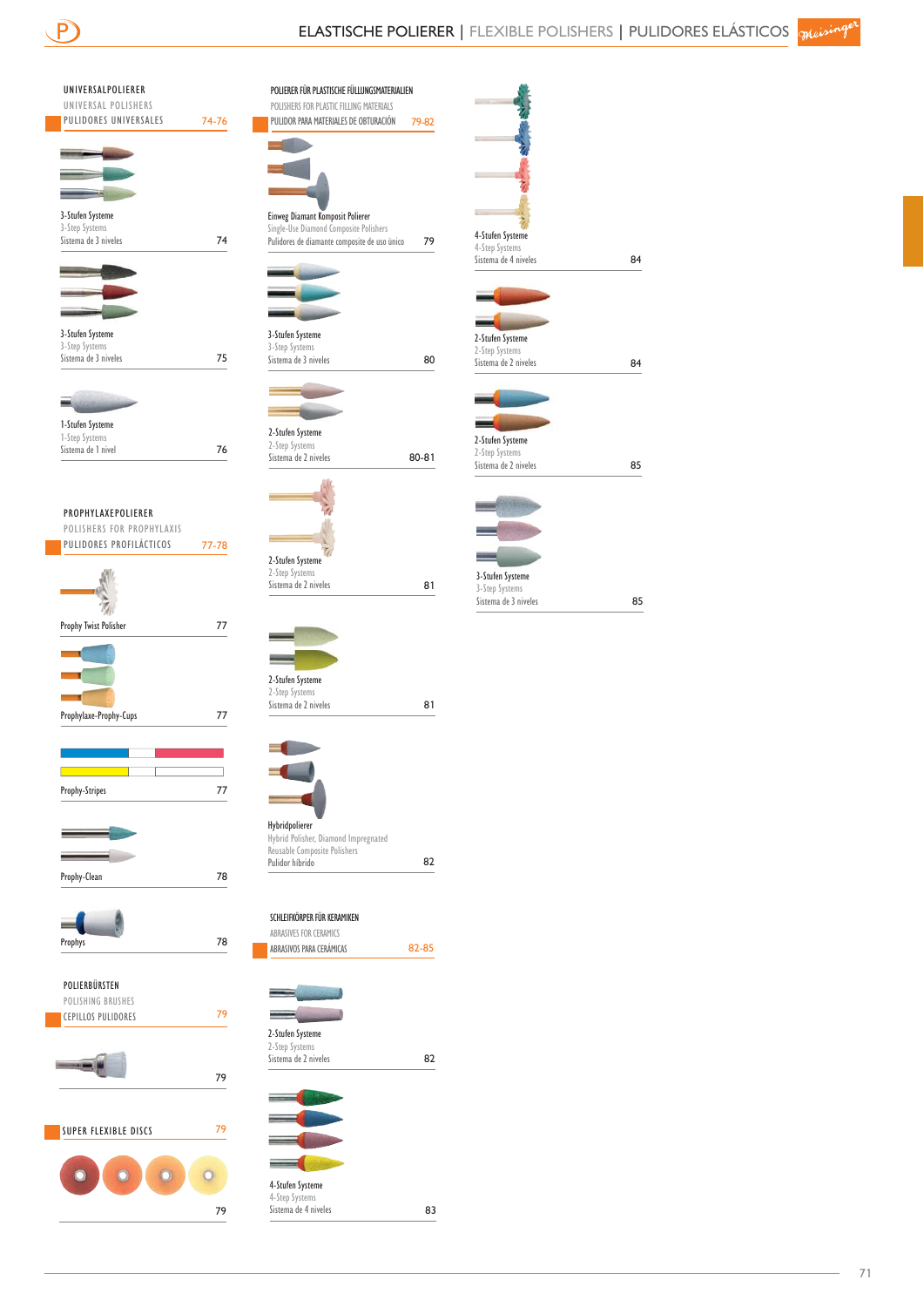|                                                                                          |                                                            | <b>UNIVERSALPOLIERER</b><br><b>UNIVERSAL POLISHERS</b><br><b>PULIDORES UNIVERSALES</b> |                                                            |                                                                         | <b>PROPHYLAXEPOLIERER</b><br>POLISHERS FOR PROPHYLAXIS<br><b>PULIDORES PROFILÁCTICOS</b> |                                              |                               |                                                          | POLIERBÜRSTEN SUPER FLEXIBLE DISCS<br>POLISHING BRUSHES SUPER FLEXIBLE DISCS<br><b>CEPILLOS PULIDORES SUPER FLEXIBLE DISCS</b> |
|------------------------------------------------------------------------------------------|------------------------------------------------------------|----------------------------------------------------------------------------------------|------------------------------------------------------------|-------------------------------------------------------------------------|------------------------------------------------------------------------------------------|----------------------------------------------|-------------------------------|----------------------------------------------------------|--------------------------------------------------------------------------------------------------------------------------------|
|                                                                                          |                                                            |                                                                                        |                                                            |                                                                         |                                                                                          |                                              |                               |                                                          |                                                                                                                                |
|                                                                                          | 3-Stufen Systeme<br>3-Step Systems<br>Sistema de 3 niveles | 3-Stufen Systeme<br>3-Step Systems<br>Sistema de 3 niveles                             | 1-Stufen Systeme<br>1-Step Systems<br>Sistema de 1 niveles | Prophy Twist polisher<br>Prophy Twist polisher<br>Prophy Twist polisher | Prophylaxe-Prophy-Cups<br>Prophylaxe-Prophy-Cups<br>Prophylaxe-Prophy-Cups               | Prophy-Clean<br>Prophy-Clean<br>Prophy-Clean | Prophys<br>Prophys<br>Prophys | Polierbürsten<br>Polishing Brushes<br>Cepillos Pulidores | Super flexible dISCS<br>Super flexible dISCS<br>Super flexible dISCS                                                           |
| ZAHNSCHMELZ<br>ENAMEL<br><b>ESMALTE DENTAL</b>                                           |                                                            |                                                                                        | ✓                                                          |                                                                         | ✔                                                                                        |                                              | $\checkmark$                  |                                                          |                                                                                                                                |
| ZEMENT<br>CEMENT<br><b>CEMENTO</b>                                                       | $\checkmark$                                               |                                                                                        | $\checkmark$                                               |                                                                         |                                                                                          |                                              |                               |                                                          |                                                                                                                                |
| EDELMETALL-LEGIERUNGEN<br>PRECIOUS ALLOY<br>ALEACIONES PRECIOSOS                         |                                                            |                                                                                        | $\checkmark$                                               |                                                                         |                                                                                          |                                              |                               |                                                          |                                                                                                                                |
| NEM-LEGIERUNGEN<br>NON PRECIOUS ALLOY<br>ALEACIONES NO PRECIOSAS                         |                                                            |                                                                                        |                                                            |                                                                         |                                                                                          |                                              |                               |                                                          |                                                                                                                                |
| AMALGAM<br>AMALGAM<br>AMALGAMA                                                           | $\checkmark$                                               | ✓                                                                                      | $\checkmark$                                               |                                                                         |                                                                                          |                                              |                               |                                                          |                                                                                                                                |
| MODELGUSSLEGIERUNGEN<br>MODEL CASTING ALLOYS<br>DESBASTE DE ESQUELÉTICOS                 |                                                            | $\checkmark$                                                                           |                                                            |                                                                         |                                                                                          |                                              |                               |                                                          |                                                                                                                                |
| KOMPOSIT<br>COMPOSITE<br>COMPOSITE                                                       |                                                            |                                                                                        |                                                            |                                                                         |                                                                                          |                                              |                               |                                                          |                                                                                                                                |
| HYBRIDKOMPOSIT<br>HYBRIDCOMPOSITE<br>COMPOSITE HÍBRIDO                                   |                                                            |                                                                                        |                                                            |                                                                         |                                                                                          |                                              |                               |                                                          |                                                                                                                                |
| KUNSTSTOFF<br>ACRYLICS<br>ACRÍLICO                                                       | $\checkmark$                                               |                                                                                        | ✓                                                          |                                                                         |                                                                                          |                                              |                               |                                                          |                                                                                                                                |
| FELDSPATKERAMIK<br>FELDSPAR CERAMICS<br>CERÁMICA DE FELDESPATO                           |                                                            |                                                                                        |                                                            |                                                                         |                                                                                          |                                              |                               |                                                          |                                                                                                                                |
| LEUCITVERSTÄRKTE KERAMIK<br>LEUCIT-REINFORCED CERAMICS<br>CERÁMICA REFORZADA CON LEUCITA |                                                            |                                                                                        |                                                            |                                                                         |                                                                                          |                                              |                               |                                                          |                                                                                                                                |
| LITHIUM DISILIKAT<br>LITHIUM SILICATE<br>SILICATO DE LITIO                               |                                                            |                                                                                        |                                                            |                                                                         |                                                                                          |                                              |                               |                                                          |                                                                                                                                |
| OXID-KERAMIK<br>OXIDE CERAMICS<br>CERÁMICA DE ÓXIDO                                      |                                                            |                                                                                        |                                                            |                                                                         |                                                                                          |                                              |                               |                                                          |                                                                                                                                |
| SILIKATKERAMIK<br>SILICATE CERAMICS<br>CERÁMICA DE SILICATO                              |                                                            |                                                                                        |                                                            |                                                                         |                                                                                          |                                              |                               |                                                          |                                                                                                                                |
| ZIRKONOXID<br>ZIRCONIUM OXIDE<br>ÓXIDO DE ZIRCONIO                                       |                                                            |                                                                                        |                                                            |                                                                         |                                                                                          |                                              |                               |                                                          |                                                                                                                                |
| SEITE   PAGE   PÁGINA                                                                    | 74                                                         | 75                                                                                     | 76                                                         | 77                                                                      | 77                                                                                       | 78                                           | 78                            | 79                                                       | 79                                                                                                                             |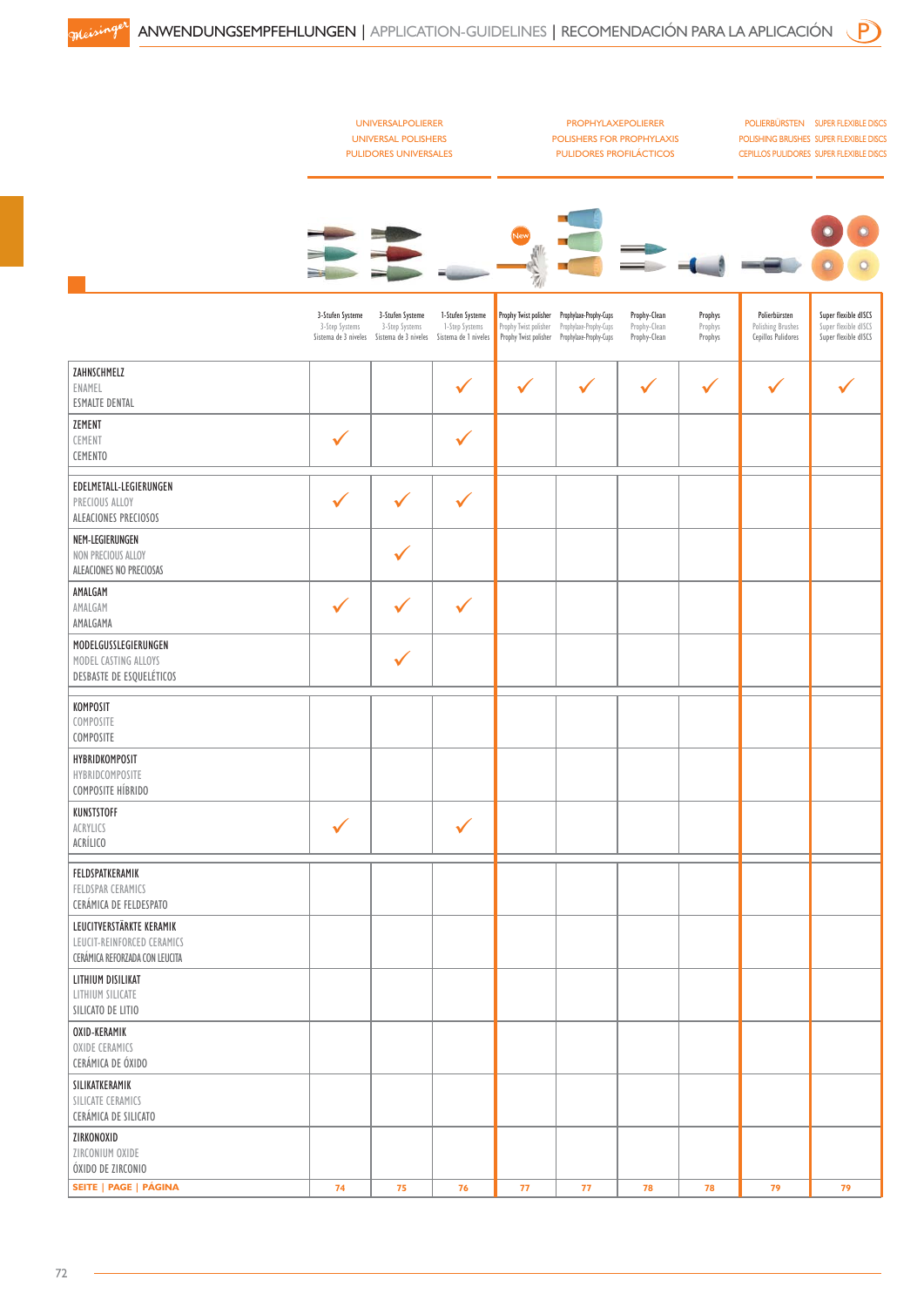

\* Ausführliche Informationen finden Sie in unserer Broschüre "Präparations- und Polierkompass" For further informationen, take a look at our "Prep and Polishing Guide" brochure Encontrará más información en nuestro folleto "Guía para la preparación y el pulido"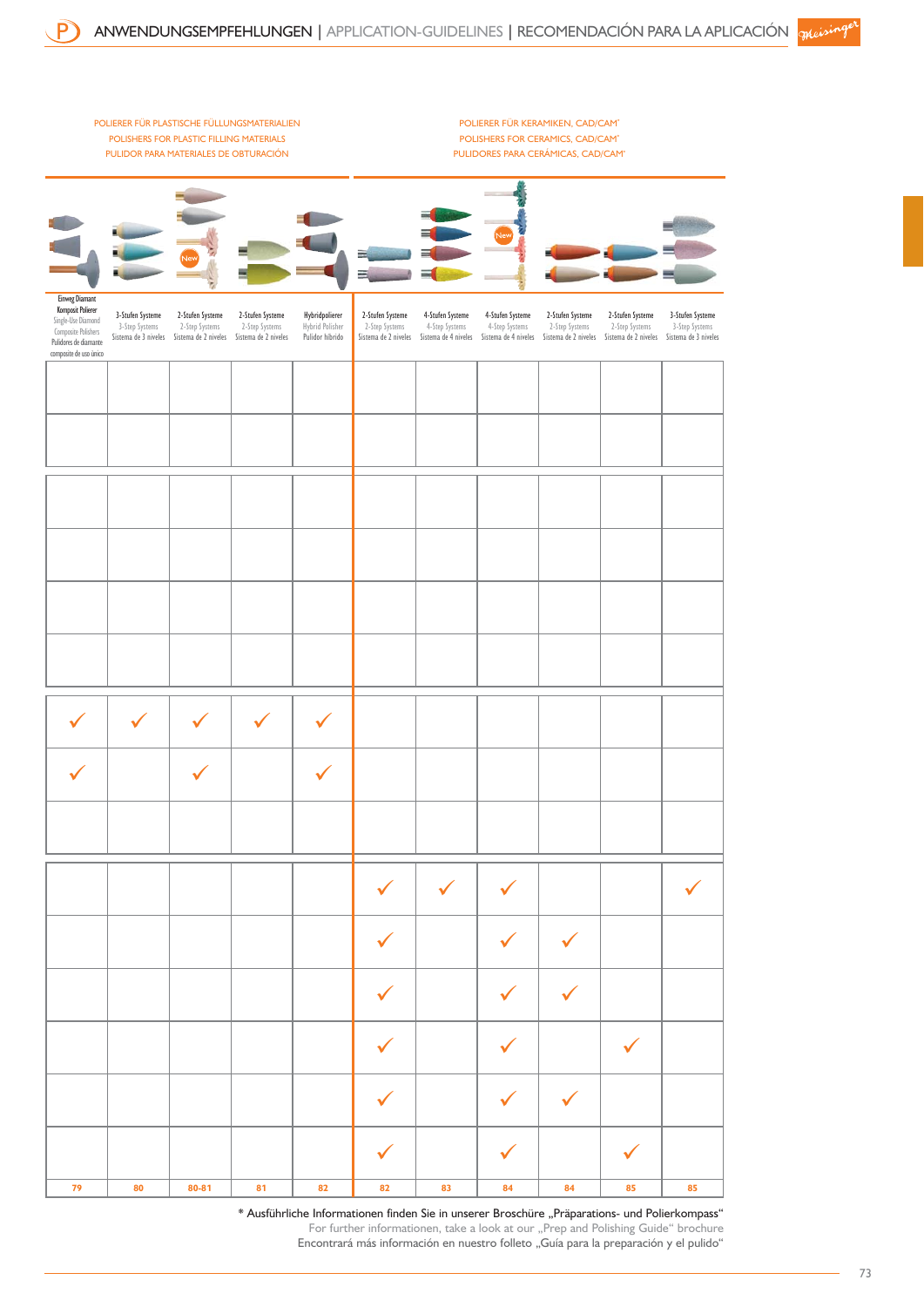

UNIVERSALPOLIERER | UNIVERSAL POLISHERS | PULIDORES UNIVERSAL

### **3-Stufen Systeme** | 3-Step Systems | Sistema de 3 niveles



**Universal Polishing system for:** Gold alloys Amalgam **Acrylics** Cement





|                         |                  | $3a$ escala     | Pulido de brillo intenso |     |     |     |   |
|-------------------------|------------------|-----------------|--------------------------|-----|-----|-----|---|
| 9981V<br>9981P<br>9981H |                  |                 |                          |     |     |     | L |
| Fig.                    | Shank            | Ref.-No.        |                          | 5   | 5   | 5   |   |
|                         |                  |                 | $L$ mm                   | 7,0 | 7,0 | 7,0 |   |
| 9981V                   | <b>RA</b>        | 658 204 243 513 |                          | 030 |     |     |   |
|                         | FG               | 658 314 243 513 |                          | 030 |     |     |   |
| 9981P                   | <b>RA</b>        | 658 204 243 512 |                          |     | 030 |     |   |
|                         | FG               | 658 314 243 512 |                          |     | 030 |     |   |
| 9981H                   | <b>RA</b>        | 658 204 243 503 |                          |     |     | 030 |   |
|                         | FG               | 658 314 243 503 |                          |     |     | 030 |   |
|                         | 134 °C<br>農<br>进 |                 |                          |     |     |     |   |

**Sistema universal de pulido para:**

Aleaciones de oro Amalgama Acrílico Cemento

> **1ª escala** Prepulido **2ª escala** Pulido

#### 9982V  $\sum$ 9982P 9982H Fig. Shank Ref.-No.  $\sum_{i=1}^{n}$ 5 5 5 3,0 3,0 3,0 L mm 9982V RA 658 204 303 513 120

| RA | 658 204 |  |
|----|---------|--|
|    |         |  |

 $\mathbb{R}$ 

| <b>9983V</b> |
|--------------|
| 9983P        |
| 9983H        |

9983V RA 9983P 9983H RA



 $\begin{array}{c}\n134^{\circ}\text{C} \\
\underline{\text{III}}\n\end{array}$ 霹  $\blacktriangle$ 

介

RA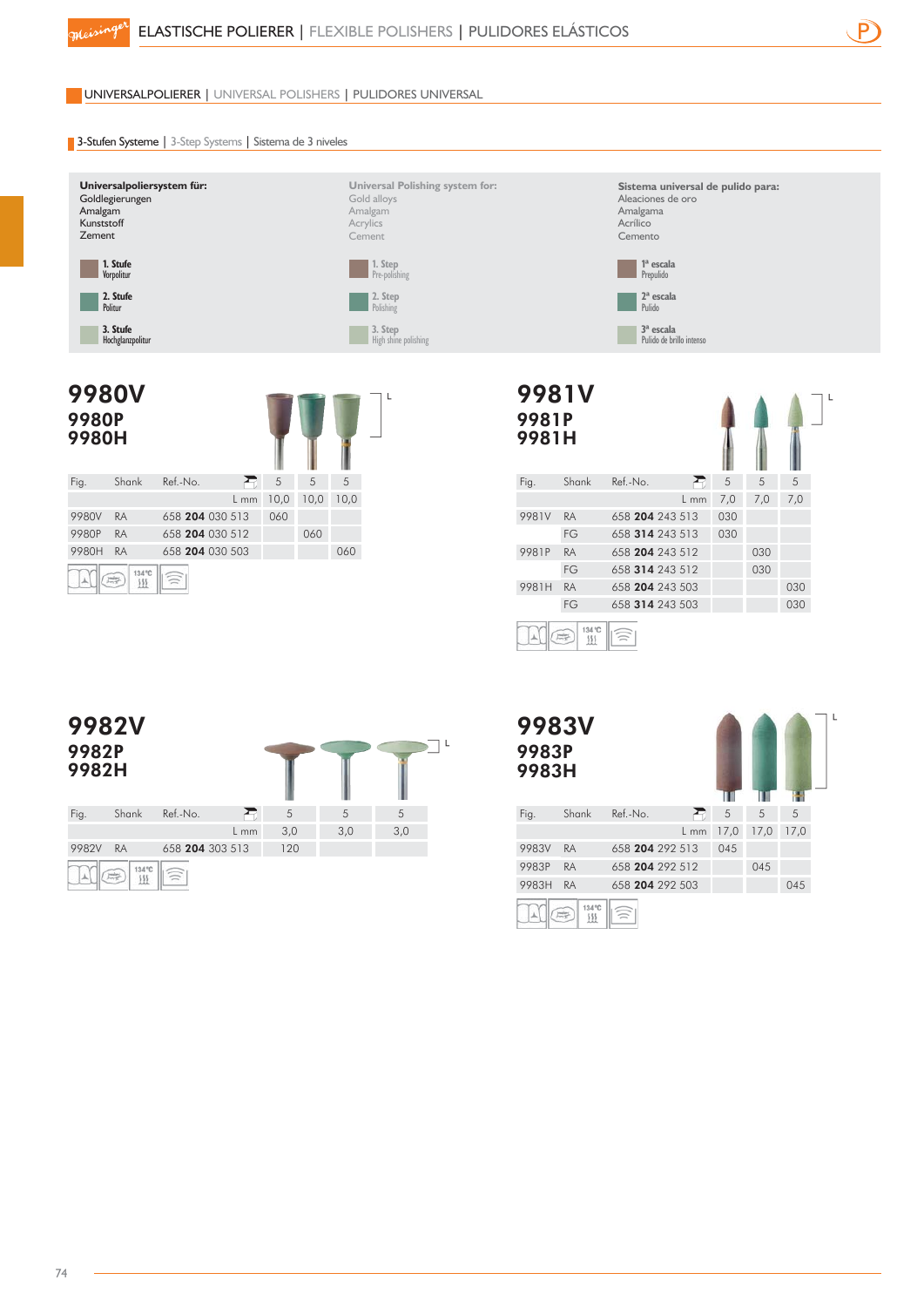9503V

## 3-Stufen Systeme | 3-Step Systems | Sistema de 3 niveles



Politur (mittel)

**3. Stufe** Hochglanzpolitur (fein)

**Universal Polishing system for:** Precious metals Non-precious metals Model casting Amalgam



 $\mathbf{I}$ 

**Sistema universal de pulido para:** Metales preciosos Metales no preciosos **Esqueléticos** Amalgama

 $\Lambda$ <sup>-</sup>

 $\mathsf{L}$ 





| 9503P<br>9503H |           |                 |        |     |     |     |
|----------------|-----------|-----------------|--------|-----|-----|-----|
| Fig.           | Shank     | Ref.-No.        | €      | 5   | 5   | 5   |
|                |           |                 | $L$ mm | 7,5 | 7,5 | 7,5 |
| 9503V          | <b>RA</b> | 652 204 297 533 |        | 033 |     |     |
|                | FG        | 652 314 297 533 |        | 033 |     |     |
| 9503P          | <b>RA</b> | 652 204 297 513 |        |     | 033 |     |
|                | FG        | 652 314 297 513 |        |     | 033 |     |
| 9503H          | <b>RA</b> | 652 204 297 503 |        |     |     | 033 |
|                | FG        | 652 314 297 503 |        |     |     | 033 |
|                | 蒜         | 134 °C<br>333   |        |     |     |     |



| <b>9506V</b> |           |          |                 |      |  |
|--------------|-----------|----------|-----------------|------|--|
| Fig.         | Shank     | Ref.-No. |                 | 5    |  |
|              |           |          | $L$ mm          | 10,0 |  |
| 9506V        | <b>RA</b> |          | 652 204 292 533 | 050  |  |
|              | 134 °C    |          |                 |      |  |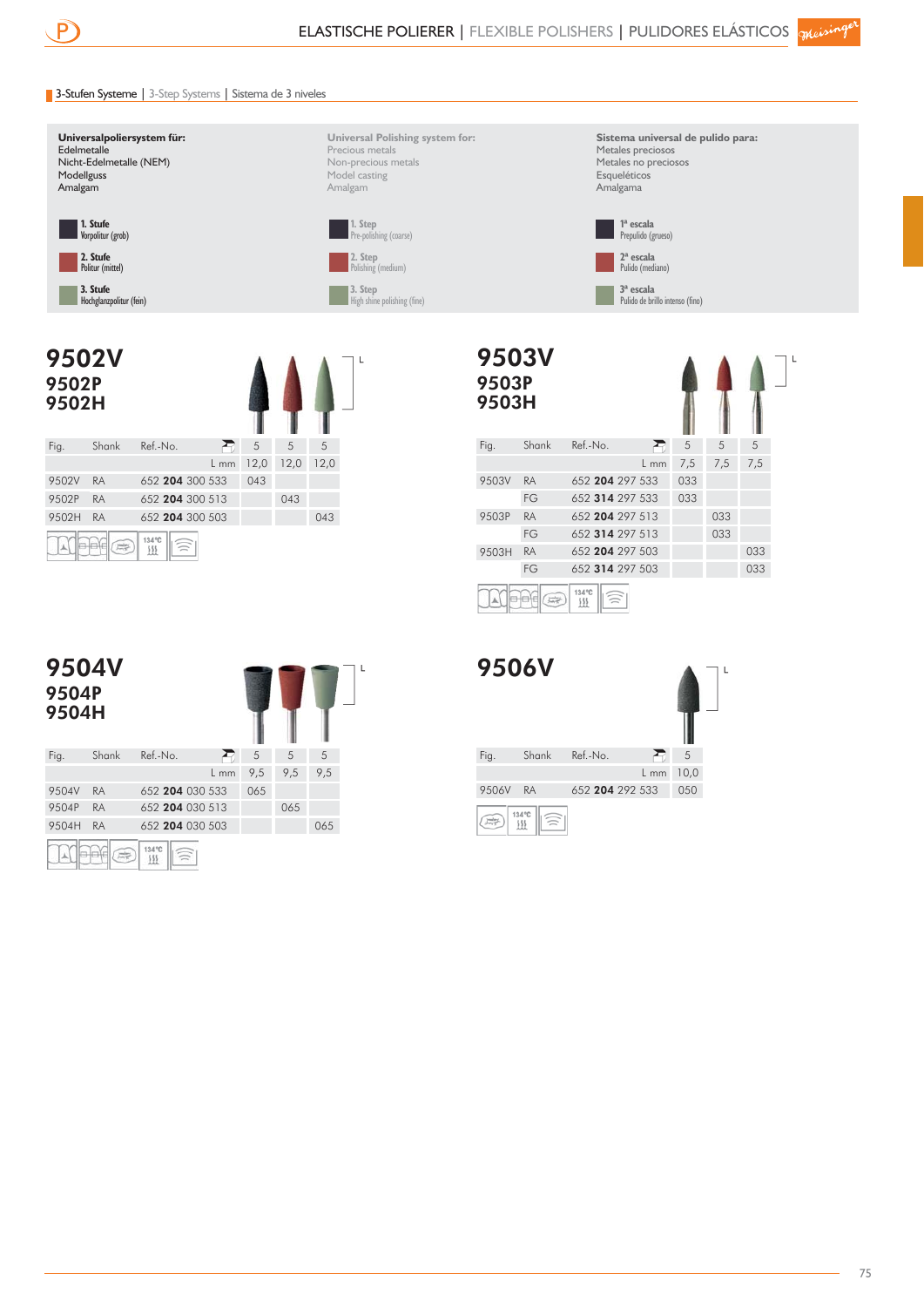

## 1-Stufen Systeme | 1-Step Systems | Sistema de 1 nivel

#### **Universalpoliersystem für: Edelmetalle** Kunststoff Zement Amalgam Zahnschmelz

**Universal Polishing system for:** Precious metals **Acrylics** Cement Amalgam Enamel

**Sistema universal de pulido para:**  Metales preciosos Acrílico Cemento Amalgama Esmalte dental



| <b>9504U</b> |           |                 |        |      |     |  |
|--------------|-----------|-----------------|--------|------|-----|--|
| Fig.         | Shank     | Ref.-No.        | ≺      | 5    | 5   |  |
|              |           |                 | $L$ mm | 10,0 | 8,5 |  |
| 9504U        | <b>RA</b> | 658 204 030 523 |        | 070  | 090 |  |
|              | 134 °C    |                 |        |      |     |  |



|       | <b>9508U</b> |                 |        |     |  |
|-------|--------------|-----------------|--------|-----|--|
| Fig.  | Shank        | Ref.-No.        |        | 5   |  |
|       |              |                 | $L$ mm | 2,5 |  |
| 9508U | <b>RA</b>    | 658 204 310 523 |        | 110 |  |
|       | 134 °C       |                 |        |     |  |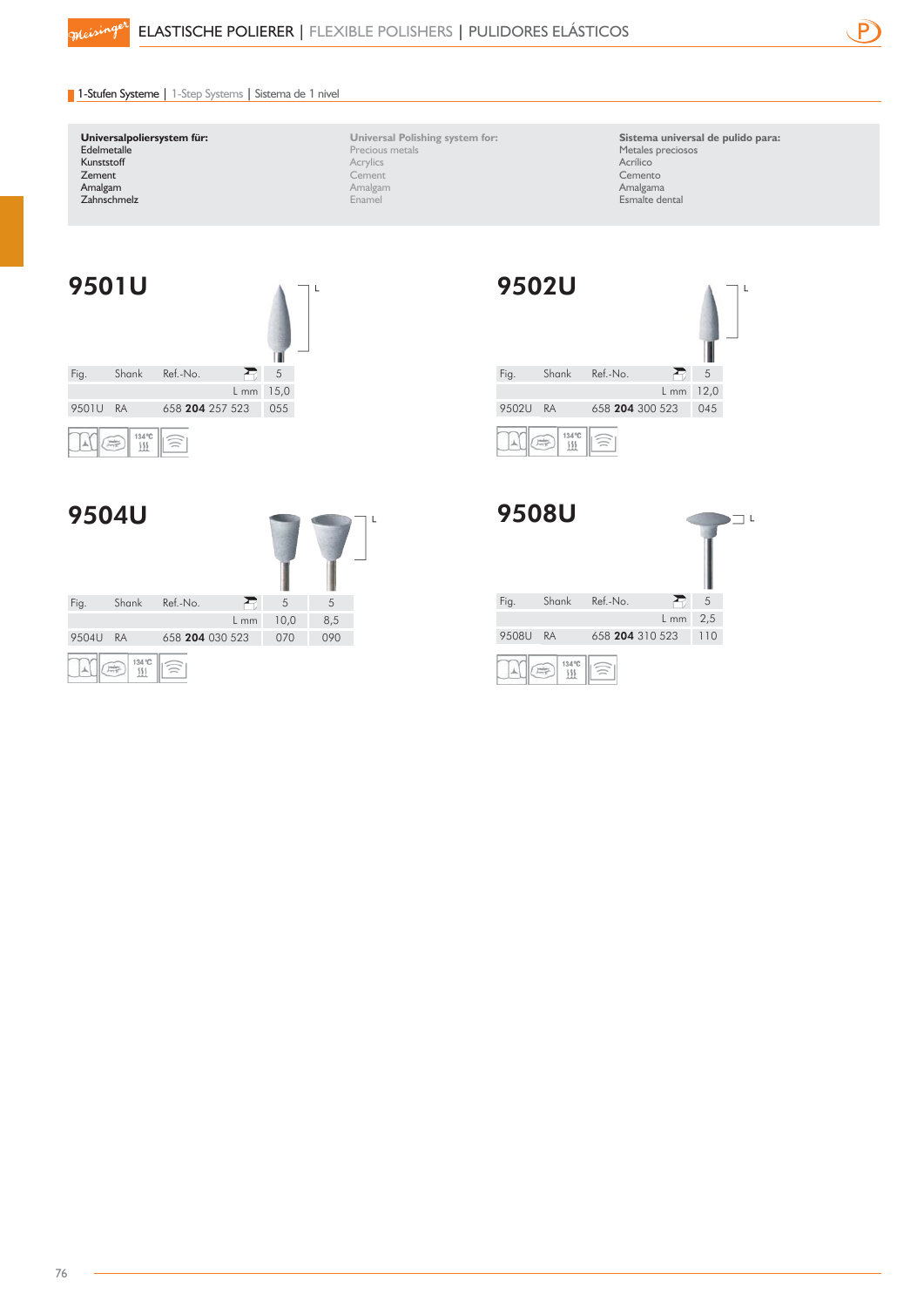

PST01 PST02 630 000 600 513 630 000 600 511

## PROPHYLAXEPOLIERER | POLISHERS FOR PROPHYLAXIS | PULIDORES PROFILÁCTICOS

**Prophy Twist Polisher** 



000

000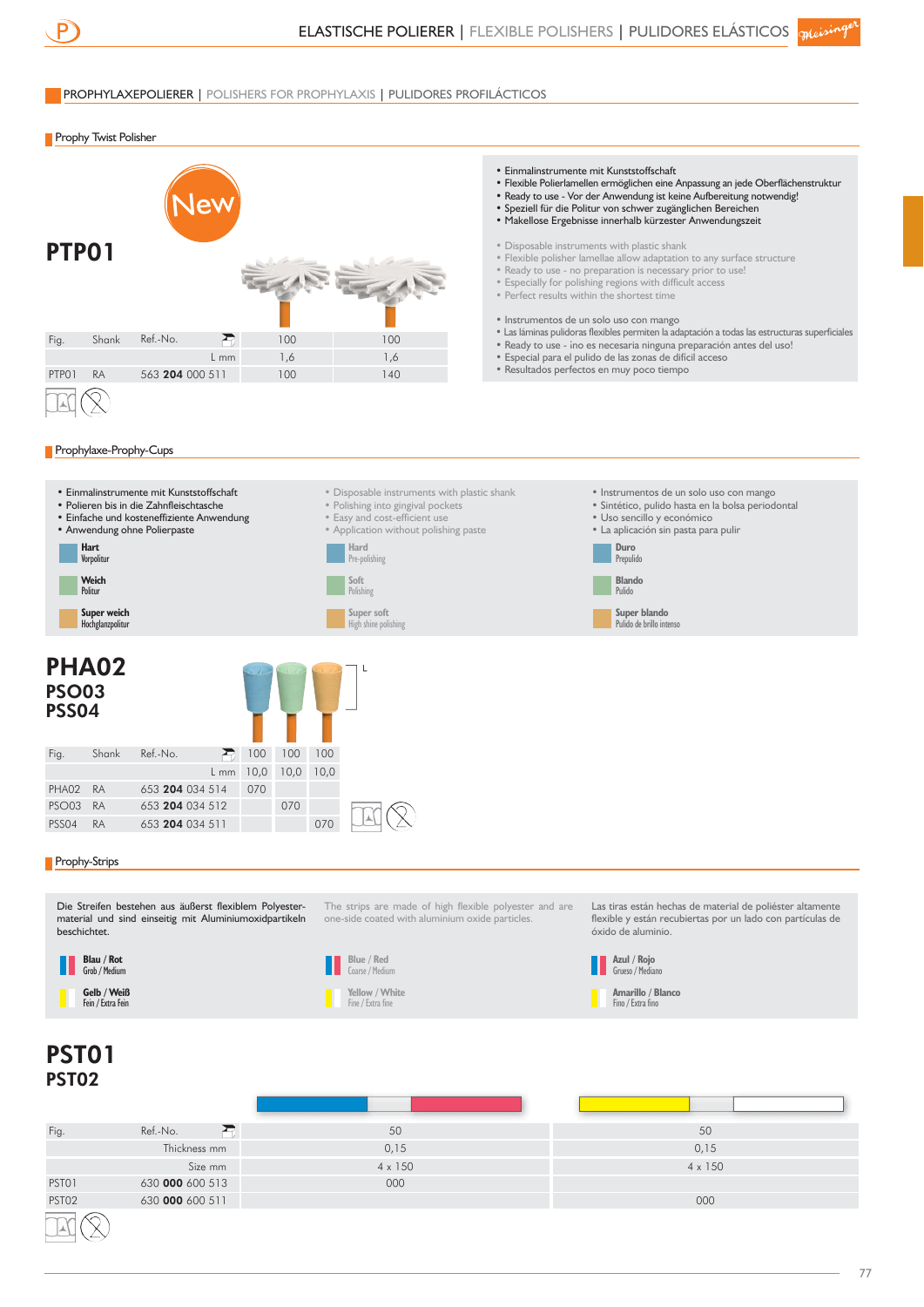

#### **Prophy-Clean**

Besonders feste Polierer aus Edelkorund in einer Kunststoffbindung. Entfernt Zahnstein, präzise Entfernung von Zahnverfärbungen, Reinigung schwer zugänglicher Stellen, Verletzungen am Zahnschmelz sind ausgeschlossen grobe Körnung

- mittlere Körnung
- Entfernung von Zahnstein, Belägen und Verfärbungen
- Entfernung von Bracketkleberesten
- Entfernung von Zementüberschüssen
- Subgingivale Wurzelglättung
- 

Particularly robust polishers made of white corundum in a plastic bond. Scale Removal, precise removal of tooth discolorations, easy cleaning of areas difficult to reach, no damages to enamel

- **coarse** grain
- medium grain
- Removal of tartar, plaque, and discolorations
- Removal of residues of bracket bonding
- Removal of excess cement
- Subgingival root smoothing

Pulidores especialmente firmes de corindón en aglomerante de plástico. Remoción de sarro, remueve de manera exacta las descoloraciones del diente, limpieza en regiones de dificil acceso, descartada la posibilidad de lesiones en el esmalte dental

- **graneado** grueso
- graneado mediano
- Remoción del sarro, de placas y descoloraciones
- Remoción de residuos de pegamento para abrazaderas
- Remoción de los excesos de cemento
- Suavizamiento subgingival de la raíz

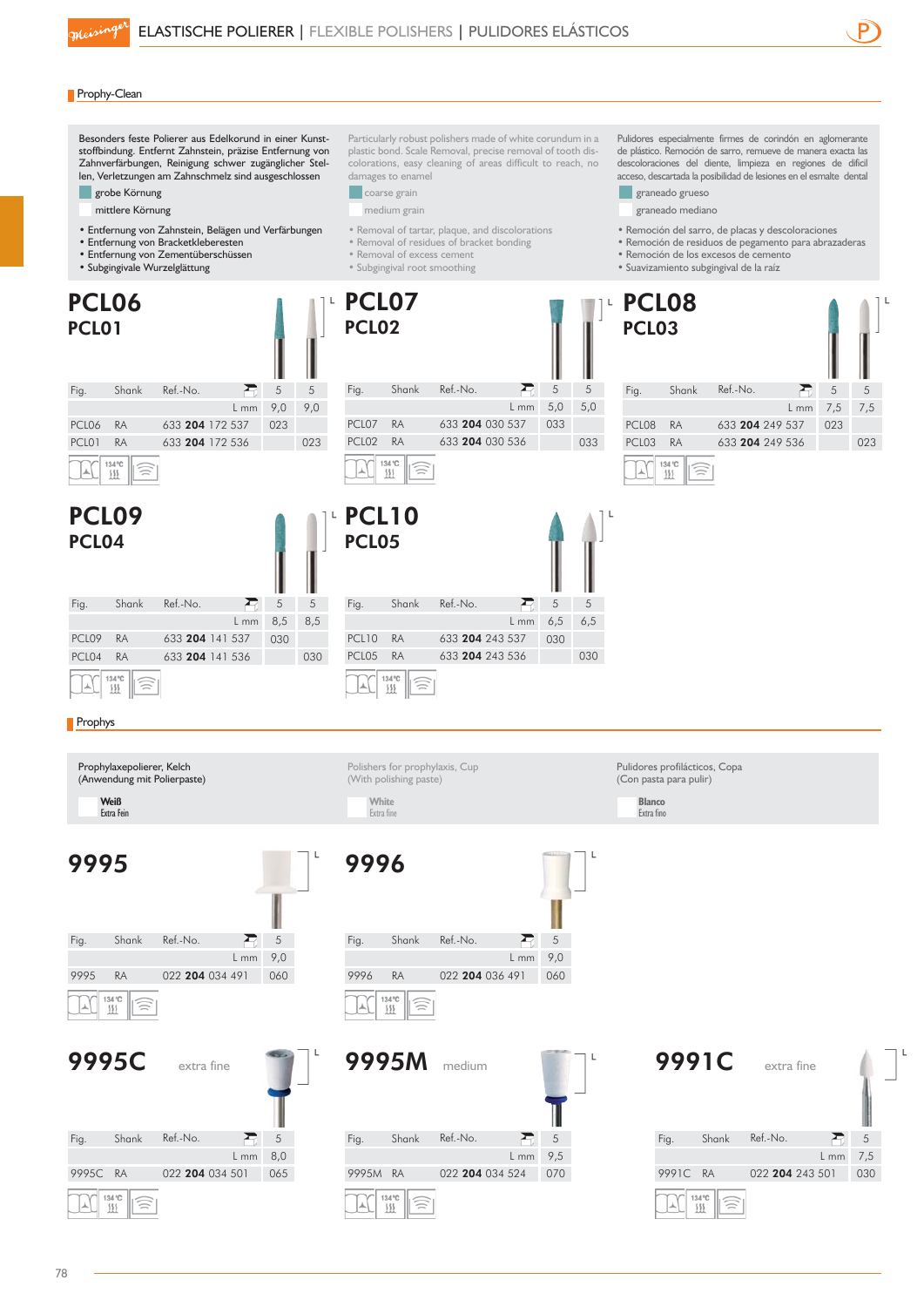## POLIERBÜRSTEN | POLISHING BRUSHES | CEPILLOS PULIDORES





### SUPER FLEXIBLE DISCS

pofiláctícos con cerdas duras de nylon, blanco

Flexible Polierscheibchen für die Bearbeitung von Kompositen, Keramiken und Metallen. Erhältlich als Set 10 mm und Set 14 mm mit jeweils 4 x 25 unterschiedlichen Polierscheiben und einem Träger. Außerdem sind alle Polierscheiben auch à 100 verpackt erhältlich.

Flexible polishing discs were designed for working with composites, ceramics and metals. The polishing discs are available in individual packs of 100 pieces of the same size and grit or in assortment packs. Assortment packs contain 4 x 25 pieces of each grit in either 10 mm or 14 mm diameters.

Discos pulidores flexibles para trabajar composite, cerámica y metal. Disponibles como set de 10 mm y set de 14 mm, cada uno con 4 x 25 discos pulidores diferentes y un mandril. Además, todos los discos pulidores también se venden en cajas de 100 unidades.

| Fig.      |                 |                    | <b>SF1010</b>   | <b>SF1020</b>   | SF1030          | <b>SF1040</b>   |
|-----------|-----------------|--------------------|-----------------|-----------------|-----------------|-----------------|
| Shank     | Ref.-No.        | Ð                  | 100             | 100             | 100             | 100             |
|           |                 | Size Ø             | $10 \text{ mm}$ | $10 \text{ mm}$ | $10 \text{ mm}$ | $10 \text{ mm}$ |
|           |                 | Grain              | coarse          | medium          | fine            | super-fine      |
| unmounted | 620 900 371 531 |                    | 100             |                 |                 |                 |
| unmounted | 620 900 371 521 |                    |                 | 100             |                 |                 |
| unmounted | 620 900 371 511 |                    |                 |                 | 100             |                 |
| unmounted | 620 900 371 501 |                    |                 |                 |                 | 100             |
| Fig.      |                 |                    | SF1410          | <b>SF1420</b>   | SF1430          | <b>SF1440</b>   |
| Shank     | Ref.-No.        | Ð                  | 100             | 100             | 100             | 100             |
|           |                 | Size $\varnothing$ | $14 \text{ mm}$ | $14 \text{ mm}$ | $14$ mm         | $14 \text{ mm}$ |
|           |                 | Grain              | coarse          | medium          | fine            | super-fine      |
| unmounted | 620 900 371 531 |                    | 140             |                 |                 |                 |
| unmounted | 620 900 371 521 |                    |                 | 140             |                 |                 |
| unmounted | 620 900 371 511 |                    |                 |                 | 140             |                 |
| unmounted | 620 900 371 501 |                    |                 |                 |                 | 140             |

POLIERER FÜR PLASTISCHE FÜLLUNGSMATERIALIEN | POLISHERS FOR PLASTIC FILLING MATERIALS | PULIDOR PARA MATERIALES DE OBTURACIÓN

Einweg Diamant Komposit Polierer | Single-Use Diamond Composite Polishers | Pulidores de diamante composite de uso único

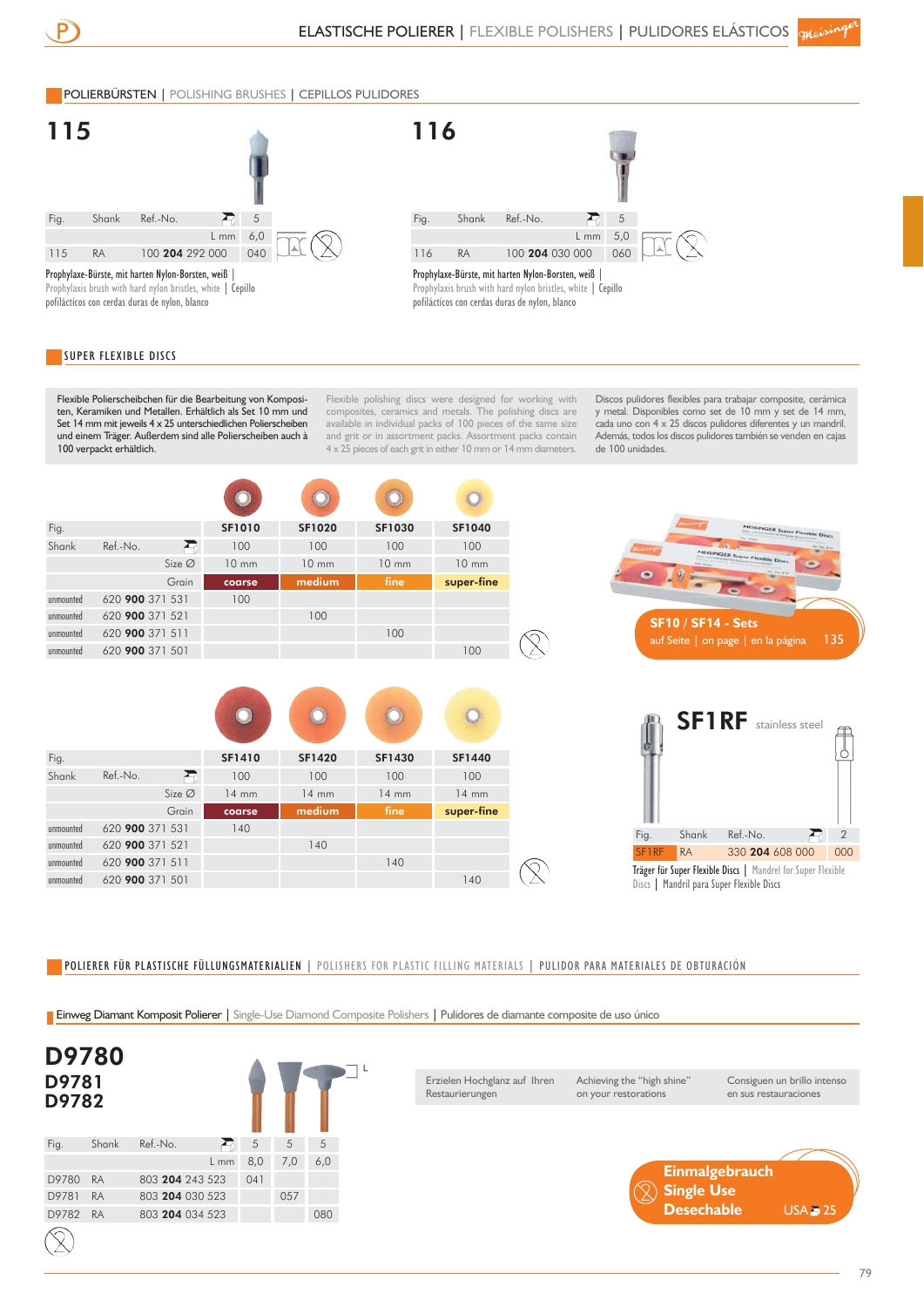

## 3-Stufen Systeme | 3-Step Systems | Sistema de 3 niveles











**1ª escala** Alisar **2ª escala** Pulido de brillo intenso

**1. Stufe** Glätten **2. Stufe** Hochglanzpolitur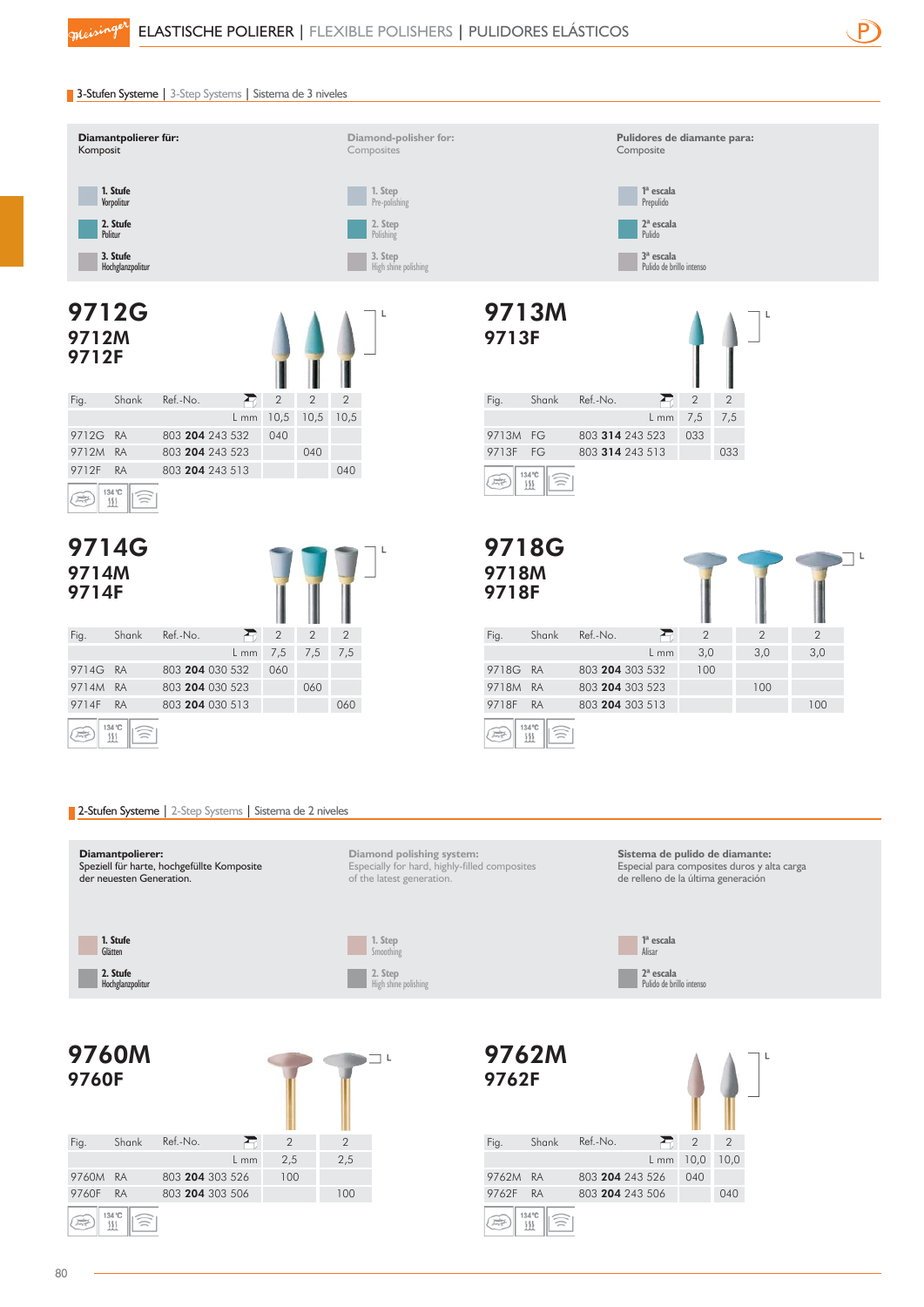





• Flexible Polierlamellen

- 
- Materialschonend
- 
- 

Fig. Shank Ref.-No.

• Flexible polishing lamellae • Láminas pulidoras flexibles • Speziell für Okklusionsflächen • Especial para las superficies de oclusión • Specifically for occlusal surfaces • Material-saving • Respetuosos con el material • Short processing times • Kurze Bearbeitungszeiten • Tiempos de pulido cortos • Äußerst hohe Standzeiten • Extremely high service life • Durabilidad extremadamente alta **1. Stufe 1ª escala 1. Step** Pre-polishing Prepulido **Vorpolitur 2. Step 2. Stufe 2ª escala** High shine polishing Hochglanzpolitu 9769M 9769F

> 2 2 1,6 1,6

Pulido de brillo intenso **2663 - Twist Polishing Kit** 

auf Seite | on page | en la página 130

Hinweis: Mit geringem Anpressdruck zu verwenden! | Note: To be used with little contact pressure! | Nota: Usar aplicando poca presión!

 $\frac{1}{2\sqrt{2\pi}}\frac{1}{\sqrt{2\pi}}$  $111$ 

134 °C

Ξ

2-Stufen Systeme | 2-Step Systems | Sistema de 2 niveles

9769F RA 803 204 000 503 100

9769F RA 803 204 000 503 140

9769M RA 803 204 000 523 100

9769M RA 803 204 000 523 140

L mm

 $\overline{ }$ 

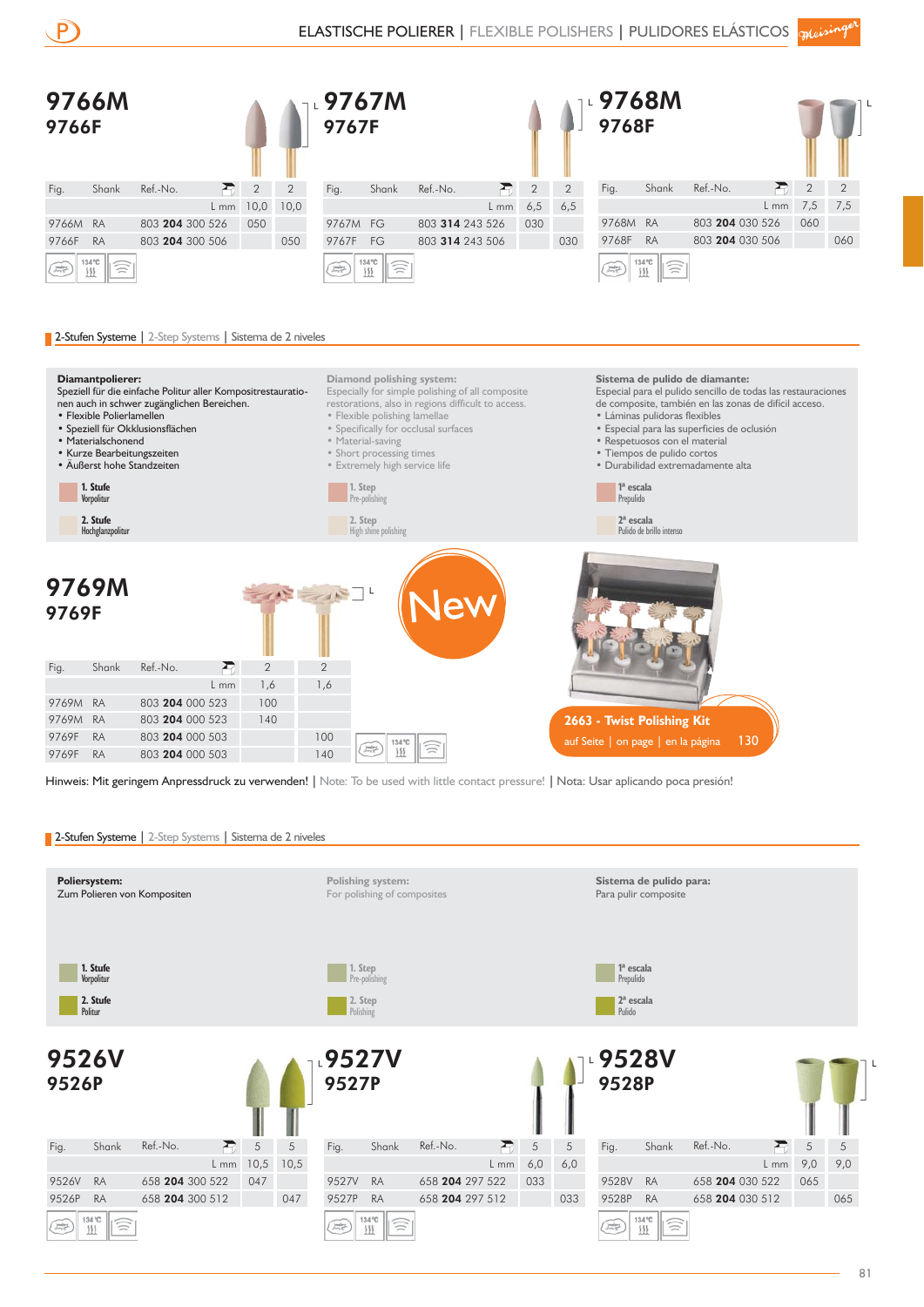Hybridpolierer | Hybrid Polisher, Diamond Impregnated Reusable Composite Polishers | Pulidor híbrido



## SCHLEIFKÖRPER FÜR KERAMIKEN | ABRASIVES FOR CERAMICS | ABRASIVOS PARA CERÁMICAS





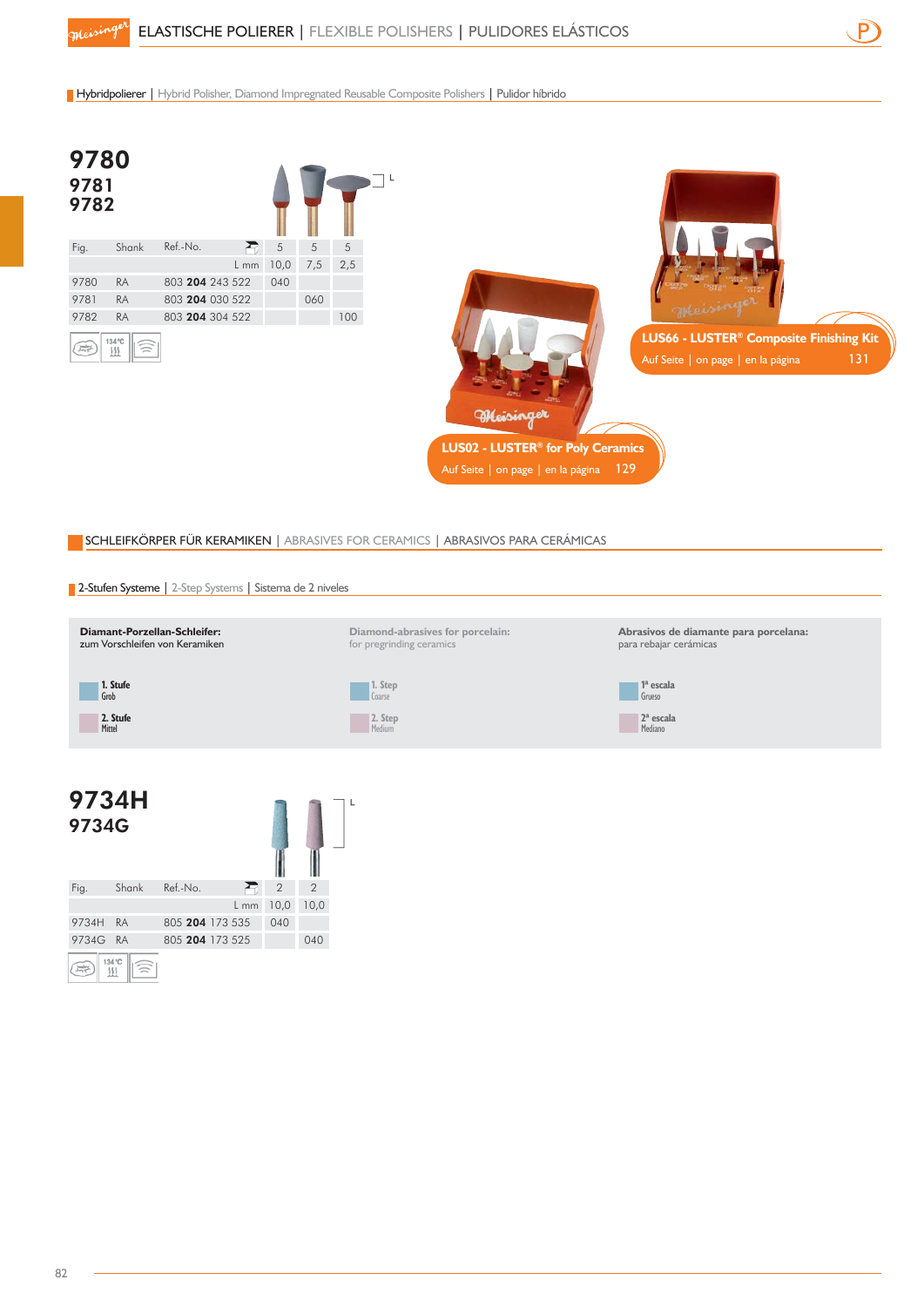## 4-Stufen Systeme | 4-Step Systems | Sistema de 4 niveles



| $\leftarrow$ 22 mm $\rightarrow$     |                                                 |  |  |
|--------------------------------------|-------------------------------------------------|--|--|
| 肛                                    | $\triangleright$ $\bullet$ 2,35 mm RA   RA   RA |  |  |
| $\leftarrow$ 0.87 inch $\rightarrow$ |                                                 |  |  |



 $\mathbf{r}$ 

ΊL

 $\bullet$  *ø* 1,60 mm FG | FG | FG

| 9741G<br>9741M<br>9741F |                        |                 |        |                |                |                |  |
|-------------------------|------------------------|-----------------|--------|----------------|----------------|----------------|--|
| Fig.                    | Shank                  | Ref.-No.        | €      | $\overline{2}$ | $\overline{2}$ | $\overline{2}$ |  |
|                         |                        |                 | $L$ mm | 7,5            | 7,5            | 7,5            |  |
| 9741G                   | <b>RA</b>              | 803 204 243 533 |        | 030            |                |                |  |
| 9741M                   | <b>RA</b>              | 803 204 243 524 |        |                | 030            |                |  |
|                         | FG                     | 803 314 243 524 |        |                | 030            |                |  |
| 9741F                   | <b>RA</b>              | 803 204 243 503 |        |                |                | 030            |  |
|                         | FG                     | 803 314 243 503 |        |                |                | 030            |  |
|                         | 134 °C<br><b>Index</b> |                 |        |                |                |                |  |

 $\begin{tabular}{|c|c|c|c|c|} \hline $\mathbb{A}$ & $\mathbb{B}^{\mathbb{C}}$ & $\mathbb{B}^{\mathbb{C}}$ & $\mathbb{B}^{\mathbb{C}}$ \\ \hline $\mathbb{B}^{\mathbb{C}}$ & $\mathbb{B}^{\mathbb{C}}$ & $\mathbb{B}^{\mathbb{C}}$ & $\mathbb{B}^{\mathbb{C}}$ & $\mathbb{B}^{\mathbb{C}}$ \\ \hline $\mathbb{B}^{\mathbb{C}}$ & $\mathbb{B}^{\mathbb{C}}$ & $\mathbb{B}^{\mathbb{C}}$ & $\mathbb{B}^{\mathbb{C}}$ & $\mathbb{B}$ 

| 9743G<br>9743M<br>9743F<br>9743C |                    |                 |        |                |                |                | ۰              |
|----------------------------------|--------------------|-----------------|--------|----------------|----------------|----------------|----------------|
| Fig.                             | Shank              | Ref.-No.        |        | $\overline{2}$ | $\overline{2}$ | $\overline{2}$ | $\overline{2}$ |
|                                  |                    |                 | $L$ mm | 10,0           | 10,0           | 10,0           | 10,0           |
| 9743G                            | <b>RA</b>          | 803 204 243 533 |        | 040            |                |                |                |
| 9743M                            | <b>RA</b>          | 803 204 243 524 |        |                | 040            |                |                |
| 9743F                            | <b>RA</b>          | 803 204 243 503 |        |                |                | 040            |                |
| 9743C                            | <b>RA</b>          | 803 204 243 930 |        |                |                |                | 040            |
|                                  | 134 °C<br>震<br>111 |                 |        |                |                |                |                |

9746G 9746M 9746F

| <b>9746F</b><br>9746C |        |                 |        |                |                |                |                |
|-----------------------|--------|-----------------|--------|----------------|----------------|----------------|----------------|
| Fig.                  | Shank  | Ref.-No.        | ×ō.    | $\overline{2}$ | $\overline{2}$ | $\overline{2}$ | $\overline{2}$ |
|                       |        |                 | $L$ mm | 2,5            | 2,5            | 2,5            | 2,5            |
| 9746G RA              |        | 803 204 303 533 |        | 100            |                |                |                |
| 9746M                 | RA     | 803 204 303 524 |        |                | 100            |                |                |
| 9746F                 | RA     | 803 204 303 503 |        |                |                | 100            |                |
| 9746C RA              |        | 803 204 304 514 |        |                |                |                | 100            |
|                       | 134 °C |                 |        |                |                |                |                |



| <b>9744G</b><br>9744M<br>9744F<br>9744C |                  |                 |        |                |                |                |                |  |
|-----------------------------------------|------------------|-----------------|--------|----------------|----------------|----------------|----------------|--|
| Fig.                                    | Shank            | Ref.-No.        |        | $\overline{2}$ | $\overline{2}$ | $\overline{2}$ | $\overline{2}$ |  |
|                                         |                  |                 | $L$ mm | 7,5            | 7,5            | 7,5            | 7,5            |  |
| 9744G                                   | <b>RA</b>        | 803 204 030 533 |        | 060            |                |                |                |  |
| 9744M                                   | <b>RA</b>        | 803 204 030 524 |        |                | 060            |                |                |  |
| 9744F                                   | <b>RA</b>        | 803 204 030 503 |        |                |                | 060            |                |  |
| 9744C                                   | <b>RA</b>        | 803 204 030 493 |        |                |                |                | 060            |  |
|                                         | 134 °C<br>蒜<br>Ш |                 |        |                |                |                |                |  |

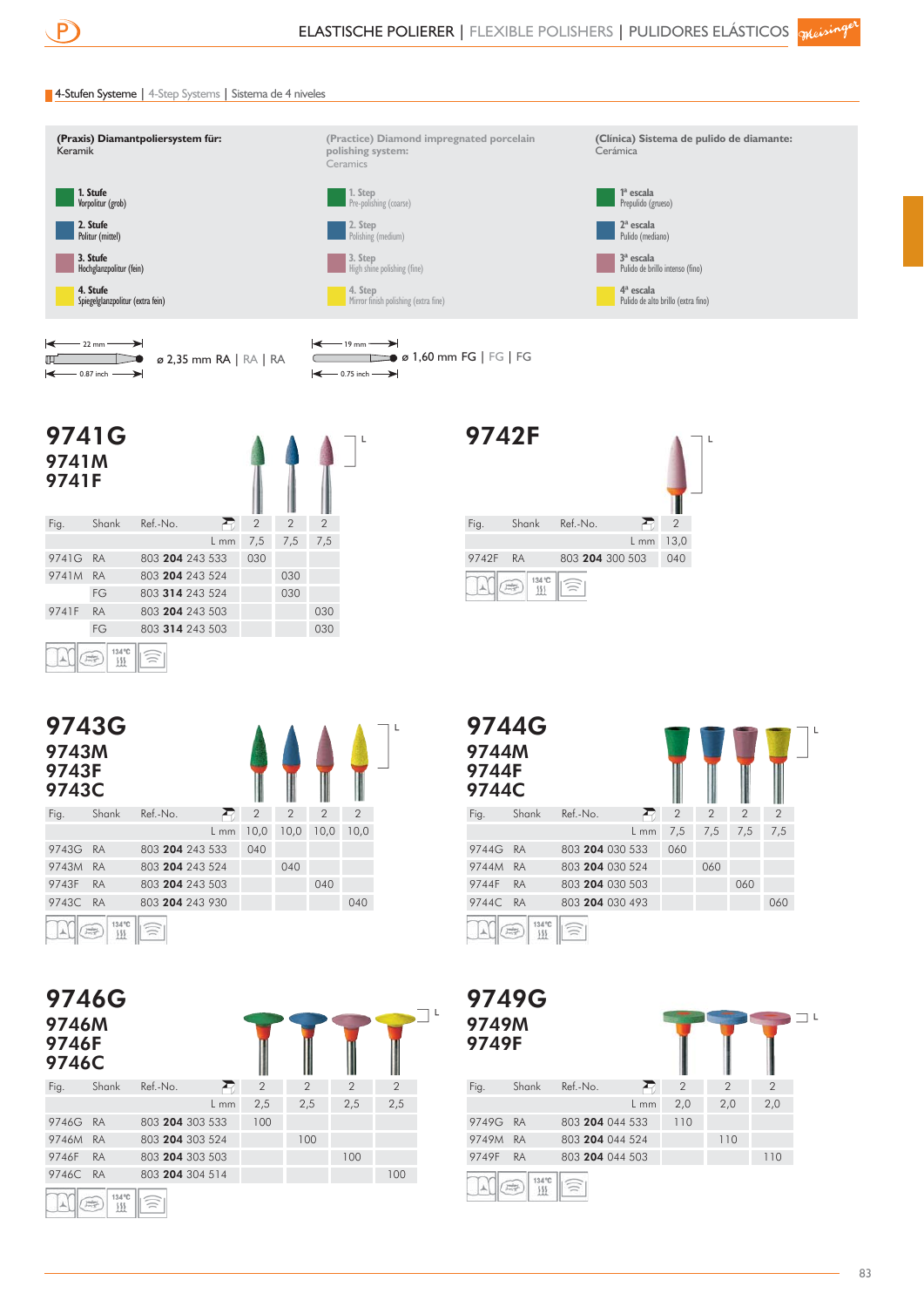

auf Seite | on page | en la página  $127$ 

## 4-Stufen Systeme | 4-Step Systems | Sistema de 4 niveles



84